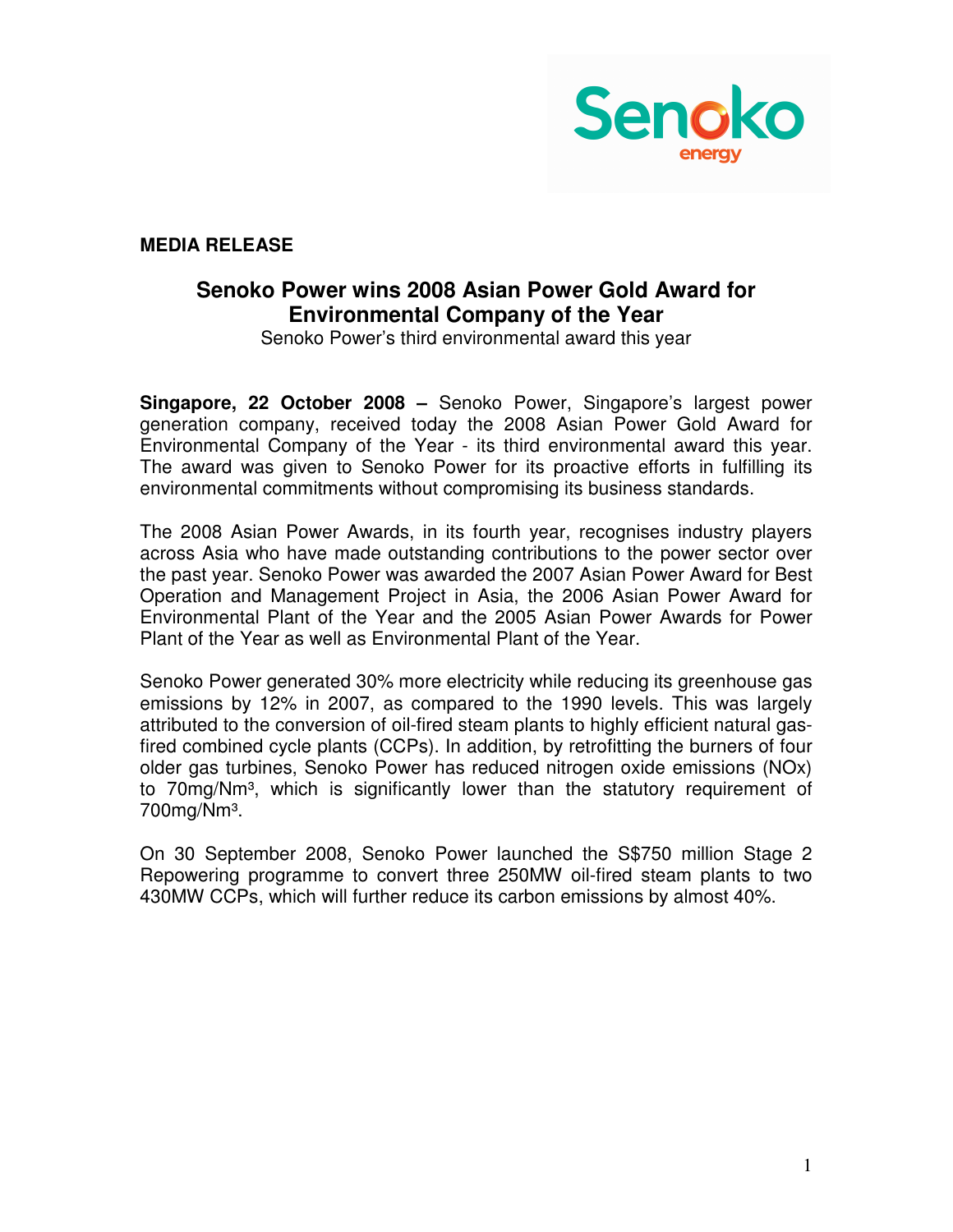"Senoko Power is deeply honoured to receive the Asian Power Gold Award for the Environmental Company of the Year 2008. It is heartening to receive recognition among our industry peers for our efforts over the years in promoting environmental responsibility. Senoko Power is a genuine triple bottom line company concerned not only with our financial performance, but also our impact on the environment and community. Going forward, we will continue to champion environmental causes in various ways as well as place environmental care among our top priorities," said Mr Roy Adair, President & CEO of Senoko Power.

Conscious of the scarcity of water resources in Singapore, Senoko Power has invested S\$650,000 to utilise NEWater as one of its water sources and also constructed a S\$7 million 2,400m<sup>3</sup>/day desalination plant. This allows the Company to meet up to 80% of its industrial water needs, reducing its reliance on potable water.

Aspiring to be a leader in environmental responsibility, Senoko Power not only supports worthy community environmental programmes, but also proactively spearheads some of these programmes.

In March 2005, Senoko Power initiated the National Weather Study Project (NWSP) with S\$1 million sponsorship to promote climate change awareness among the student population. The response from the schools for the NWSP 2006 and 2007 competitions was overwhelming. The endorsement for the project was widespread, ranging from government bodies to private organisations.

In recognition of its environmental stewardship, Senoko Power was awarded the President's Award for the Environment 2008 yesterday. The Company was also awarded the Watermark Award 2008 by PUB in August 2008 for its contributions to waterway adoption and water conservation practices.

**-END-**